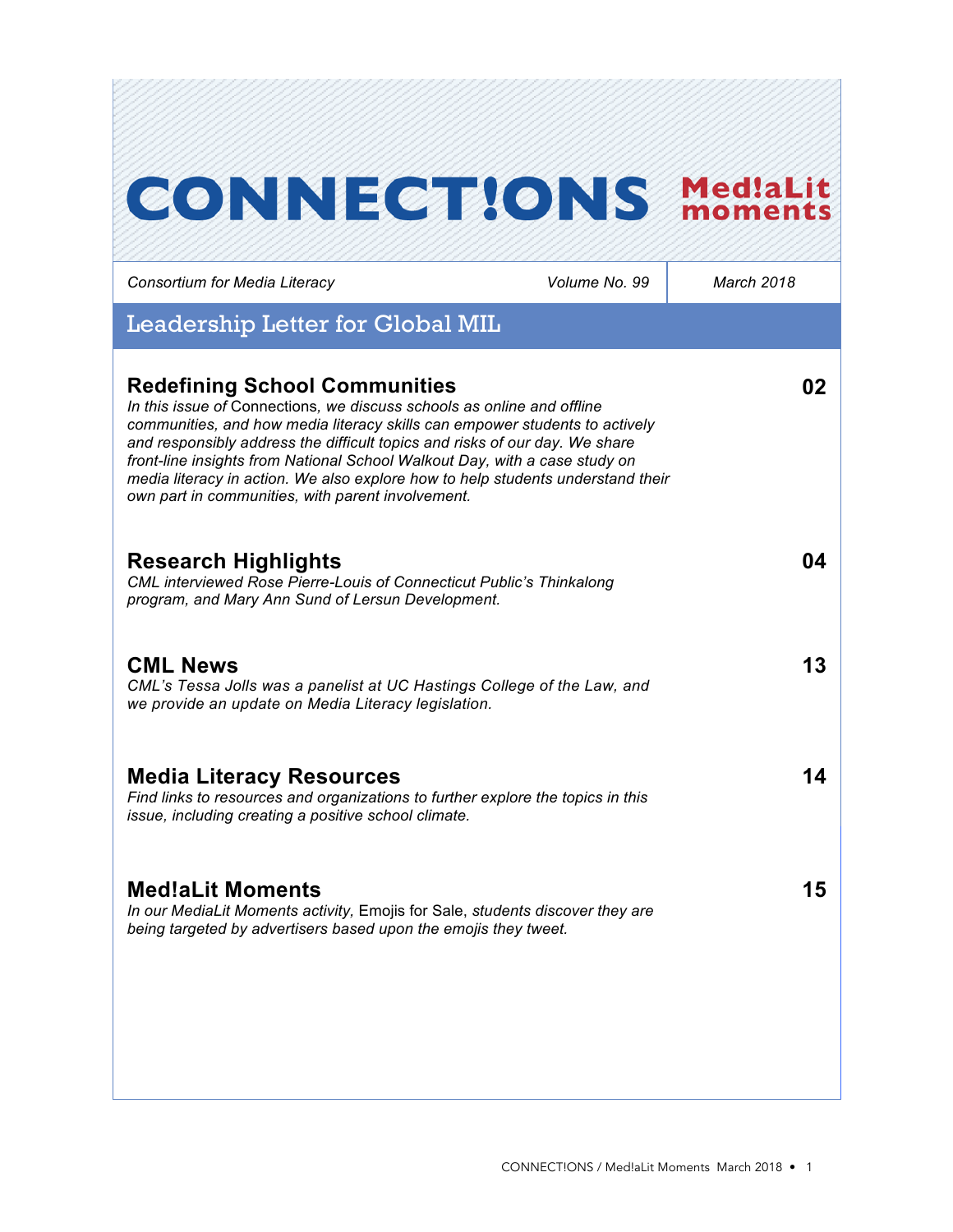# Redefining School Communities

#### **How School Communities Address Risk through Media Literacy**

School communities today are faced with perils that must be addressed online and off – and at the same time, they must leverage the power of communication for the greater good and continue operating in the belief that indeed, people themselves, overall, are good. To operate otherwise is to betray the hope and trust of our children, and in our possibilities as a people. We must have faith in the power of the positive, while managing the shared risk that we all have as social creatures – and we must have the vision, the philosophies, the guidelines and the systems in place to support the power of the positive. To do so, we must be mindful of our fears while also suspending them.

The power shift behind an infinite amount of content being available for use by all people, anywhere, anytime has created an environment where the purpose of education, and the relationships and the communication surrounding schools, needs to be renegotiated. No longer are schools a place where content knowledge is only being imparted and disseminated – instead, schools serve as curators of content and a locus for exploration and for acquiring lifelong skills for lifelong learning in a rapidly changing world. Learning is more about making meaning, about creating shared knowledge and acquiring a vocabulary for discussion, than it is about memorization or digestion of content alone. Learning is not just an individual process – it is a shared social endeavor that is shaped by social opportunities, and while technology enables more individualized learning, collaboration is essential in amplifying and applying that learning through problem solving and projects.

The idea that a school is a community – and all that community-building entails – means more communication, more voice, more media, more participation, and more responsibility for all concerned. And given how students are more empowered to have a voice than ever before, primarily because of social media, students must be prepared with the skills and the knowhow to function effectively in a community where their voice matters – where they are cocreators of knowledge rather than merely passive recipients of it. This vision of the formation of citizens prepared to thrive resiliently in their media-driven worlds honors students throughout their educational careers; the whole child philosophy has long pointed toward supporting children in all aspects of their lives, in engaging with their communities and the world at large. From the community's perspective, such an approach adds up to individual citizens contributing to a whole that is greater than the sum of its individual parts.

Citizens are not instantly "made" when they turn 18 and are eligible to vote, however. It takes a great deal of care, practice, know-how and time to develop as a responsible citizen. Students need to understand what guidelines and expectations their communities have for them; they need practice is negotiating and undertaking responsibilities and in making decisions, alone and together, and they must experience consequences. They need to experience the weight of conflict and decision-making, the exhilaration of success, and the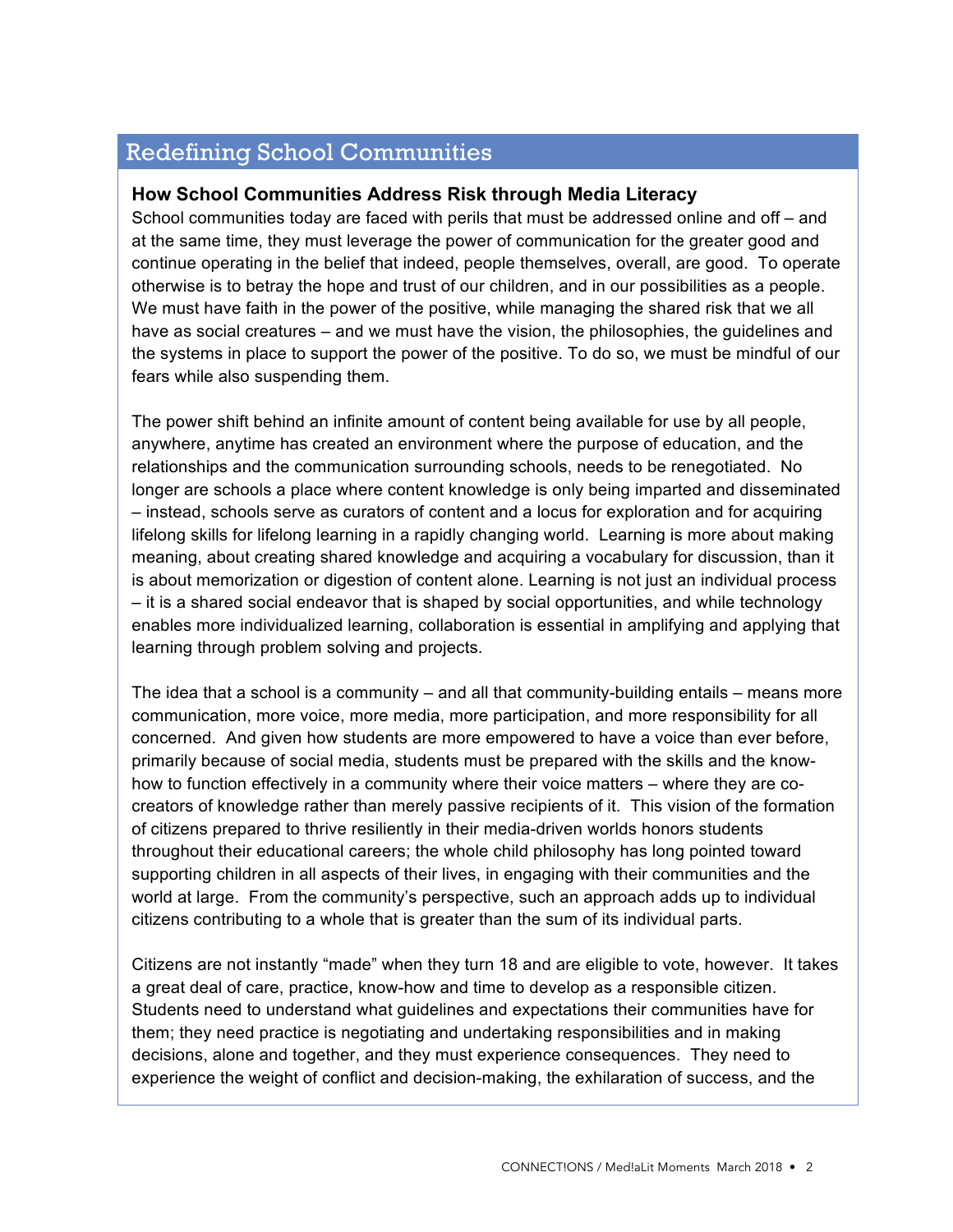disappointments along the way. And they need to feel connected, cared for and supported as part of a healthy community.

School communities and online worlds are ideal environments for such practice, yet such empowerment is not common. For example, adults generally make the internet rules for students. When they do so, they deprive students of much-needed chances to flex their ethical muscles. If students aren't allowed to frame the system that guides their use of technology and the internet, then they tend to game the system. (Prevention Science: A Framework for Positive Digital Citizenship, 2017.)

Simply telling students what to do or think or feel or believe – directing them rather than guiding them and setting agreed-upon standards – invites passivity and problems, and teaches few if any skills and lessons. To engage with life – whether online or off – means repeatedly going through the cycle of Awareness, Analysis, Reflection and Action – the Empowerment Spiral of media literacy, a cycle fueled by students' natural curiosity and agency. To make meaning, students need to be empowered with a healthy skepticism and the confidence that comes with making informed choices, and seeing the connections between risk and reward. These are all skills that media literacy contributes to, and though these skills are never truly "mastered," early practice provides a foundation for life.

In this issue of *Connections*, we explore how Connecticut Public has strengthened communities through its innovative Thinkalong program, which helped provide students with foundational media literacy skills that they employed during recent student discussions and protests regarding gun control. We also provide an example of how students can begin to learn about their online responsibilities regarding their school technology use, and through the Acceptable Use Agreements that students typically sign at all schools. Through using the AUP Online program, even kindergartners begin to learn that a contract is a contract – and what their signature really means. Our MediaLit Moments activity is about emojis, a lively topic for students and one that makes advertisers  $\odot$ .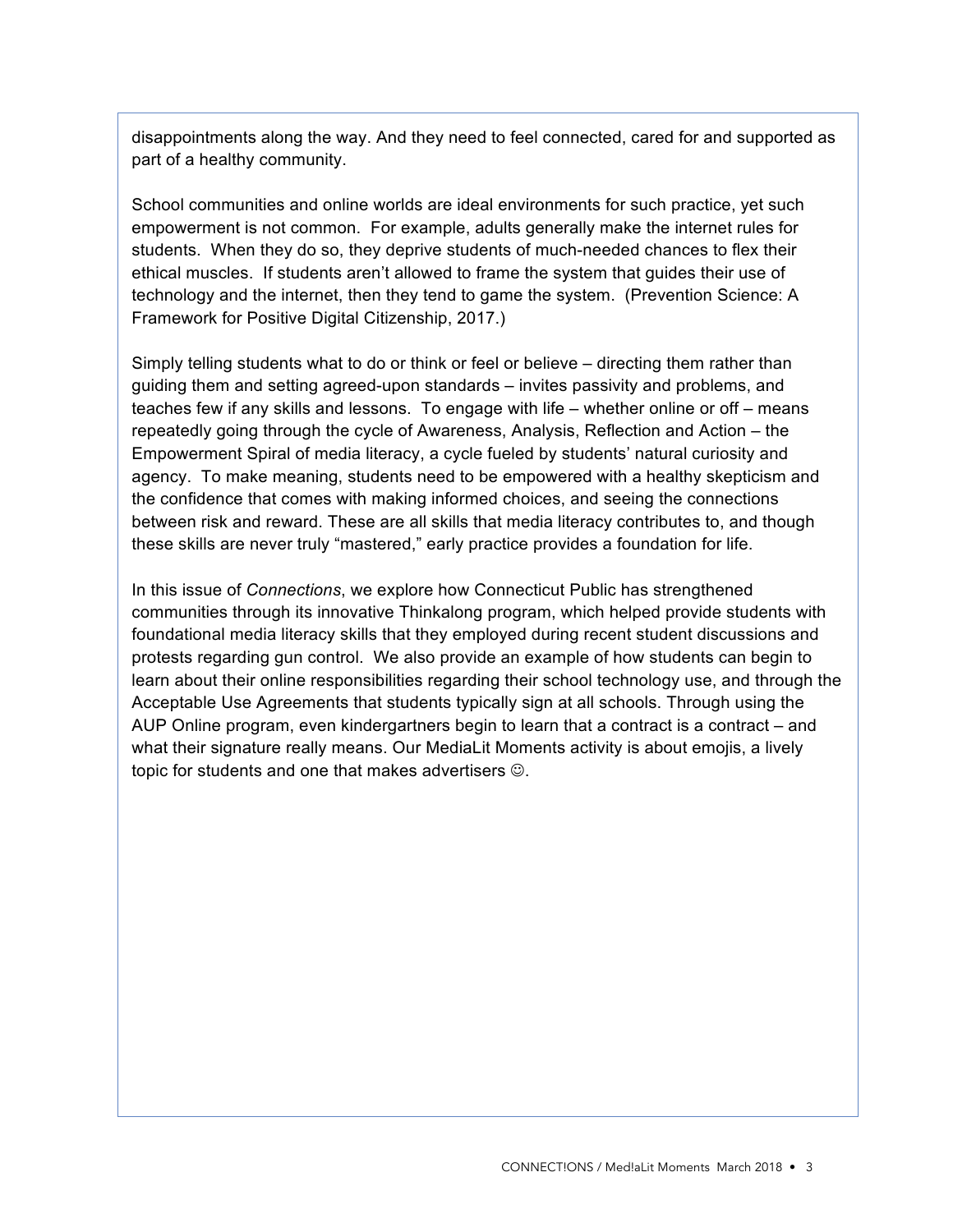# **Interview with Rose Pierre-Louis of Connecticut Public**

*Rose Pierre-Louis is an Education Specialist at Connecticut Public, the state's only locallyowned media organization producing TV, radio, print, and web content for Connecticut's wideranging and diverse communities. She works with middle and high school students, facilitating discussions on media literacy and current events. Her favorite classroom moments are when students ask each other for their sources.*

**Tessa Jolls (TJ):** Given the freshness of all the safety issues in schools today, what has it been like to be on the front lines in schools?

**Rose Pierre-Louis (RPL):** We work with mainly middle and high school students and I think I've seen these students become more aware of issues that affect them. They see tragedies like the Parkland (Florida) school shooting on the news again and again, they're ready for action, and they're realizing that they have a very important role in this discussion.

**TJ:** What did you observe with students in regards to the National School Walkout Day?

**RPL:** Connecticut Public has a relationship with Hartford Public Schools, so we serve as a satellite campus for the Journalism & Media Academy in Hartford, which means we work with students every day. Our students did some powerful interviews on National School Walkout Day and how they were being affected. They told us themselves that they were concerned about their fellow students, they're tired of the same school shooting story that seems to keep repeating itself, and they don't understand how other students their age could cause such a colossal amount of hurt to their own peers and communities. You don't have to hear this from me. In the spirit of championing student voice, here is the link to the very short video of their response: https://bit.ly/2ILeQpB

**TJ**: What happened when you realized that National Walkout Day was scheduled?

**RPL:** An administrator, Michelle Puhlick, at the Hartford Public Schools District actually gave us the idea that teachers would be looking for a way to give context to the National Walkout Day protest – either to find some constructive ways to talk about it or to access resources that they could give to their students to think about or discuss the events. Our media literacy program, Thinkalong, is a tool built for that: it takes current events topics and breaks it down to a few trusted public media sources that give a balanced pro/con view, then it asks students to have a civil discussion on the topic using the media sources to support their claims. So, we made a Thinkalong module on assault rifles and the question was, "Should Congress ban assault rifles?" In all cases, the resources are packaged together in a way that gives both sides of the issues while specifically asking the students to be thoughtful about other peoples' experiences and worldviews and how that might impact the way they see an issue. It's an exercise in sensitivity and civil discourse, but it's also a way to encourage students to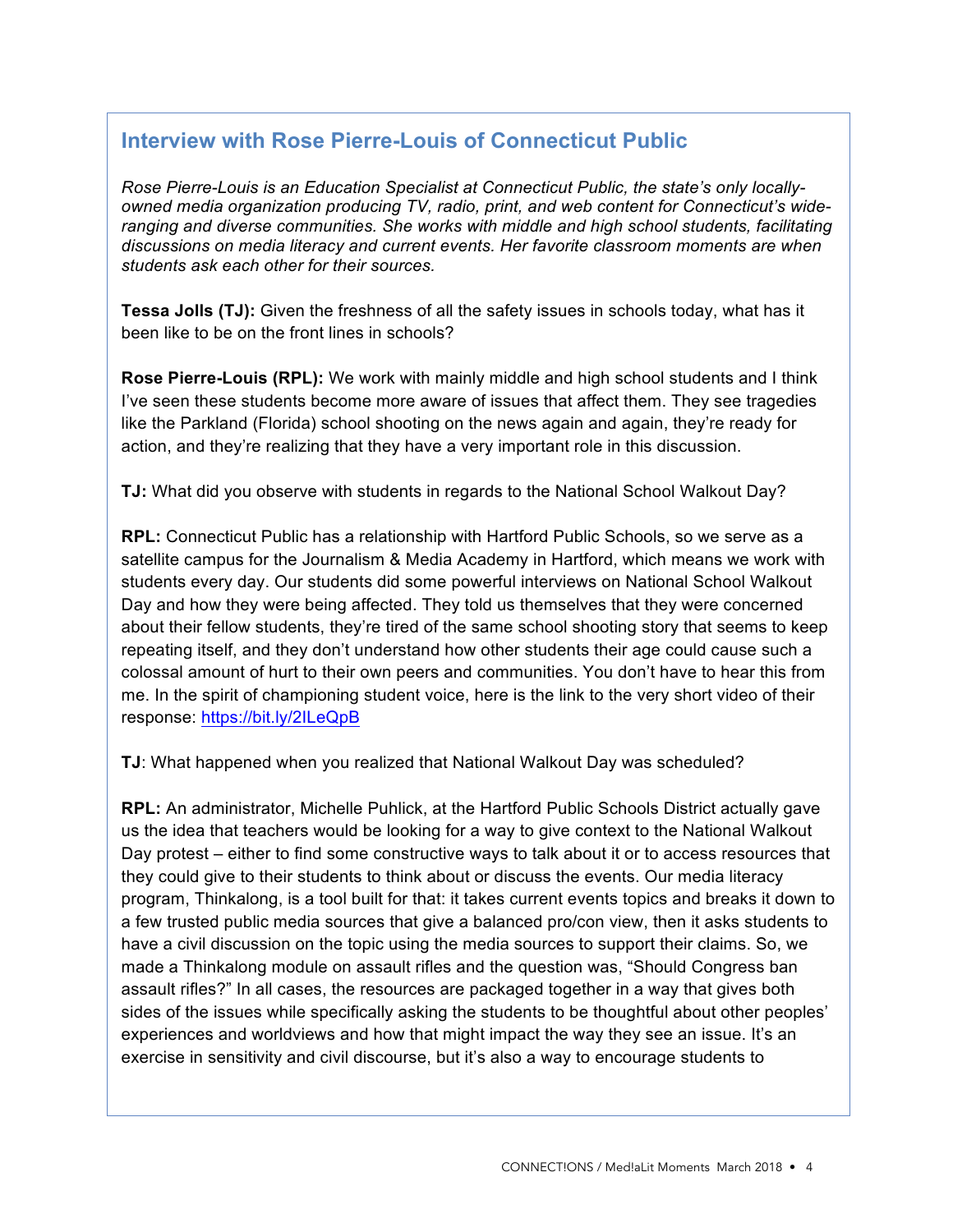empathize with people they may not agree with.

We made this module specifically for the National Student Walkout Day, but we also had a module on social movements and protest that we made available online. Looking at the analytics, we can see that those two modules are the most frequently used this month and they were specifically used on March  $14<sup>th</sup>$ , the day of the school walkouts. That tells me we were successful - we made a useful tool for students and teachers to engage in difficult realworld conversations.

**TJ:** How did your previous work prepare students and lay a foundation for the National Student Walkout Day discussions?

**RPL:** A senior member of Connecticut Public said it perfectly – it's not a matter of luck, it's a matter of preparation. We obviously weren't prepared for a tragedy like this, but we were prepared to teach students how to speak to each other about difficult topics. We know the students already talk about serious events like this and other controversial topics with each other as well as their parents and teachers. We wanted to create a platform that would enable them to do so with the facts at hand. We already had middle and high school students talking about whether younger people needed more voting responsibility, whether social movements actually created change, and how the second amendment could be interpreted by different people. This wasn't activist training – it was teaching kids about civics with a foundation in current events. We were making these topics relevant to them, so by the time March 14<sup>th</sup> came, a lot of our students already had the tools in hand to speak their minds. We were more concerned with sharing these tools as widely as we could, so that other students could join the conversation and bring different perspectives.

#### **TJ:** What is Thinkalong?

**RPL:** Thinkalong (thinkalong.org) is a web-based platform for classroom teaching of media literacy, critical thinking, and debate skills to middle and high school students in an active learning environment. The program uses curated resources from PBS, NPR, and other public media stations in lesson modules that engage students in discussions about current events. Each module focuses on a single topic – for example, voting rights, digital privacy, or immigration reform – that forms the basis of three activities: Investigate, Contemplate, and Debate. In teaching media literacy, Thinkalong uses the 5 Key Questions from the Center for Media Literacy. We also do classroom outreach so that teachers can think along with their students about important topics.

**TJ:** Can you give us an example of using a CML media literacy Key Question?

**RPL:** When we ask students about whose points of view are left out, they're astonished the first few times. It's a very big deal that they get to critique a story that a professional wrote and provide suggestions for whose perspective could add to the meaning of the story. Just the act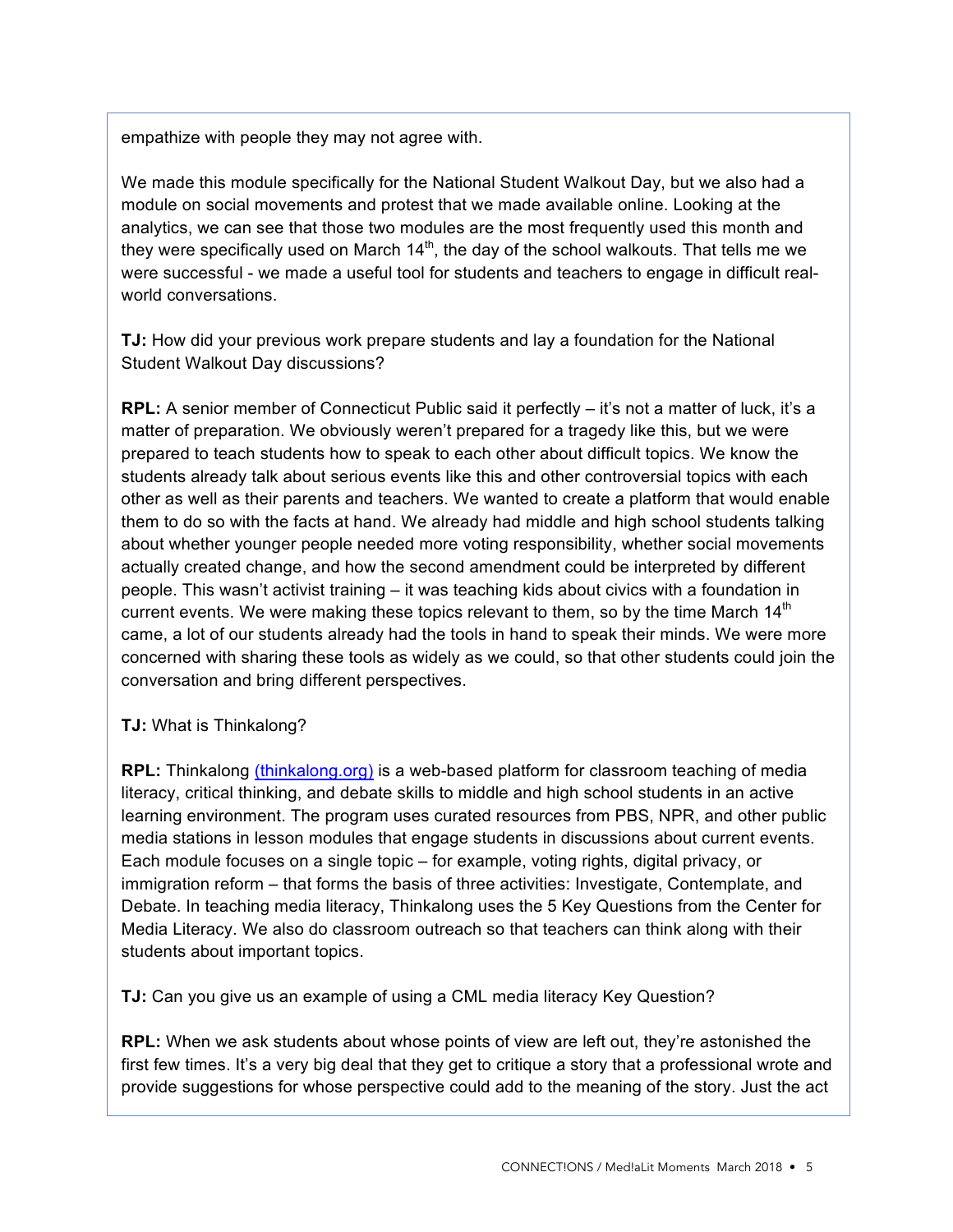of critiquing and suggesting changes and additions demonstrates to them one of the main principals of media literacy – a message was created with a specific type of audience in mind. Sometimes they're in that audience and sometimes they're not. Either way, they need to be able to understand and analyze the message.

When they're talking about how different people can understand this, they're really honest about it. They're like, "People might not care. People might think this has nothing to do with them," and then at that point, they get to ask themselves why. It's incredible that they get to ask why and go deeper, and deeper, and deeper into that why until they're satisfied. I didn't get many opportunities like that as a middle schooler or a high schooler. I'm really proud to be able to provide this to students now.

**TJ:** So this idea of practice, do you see some change in students when you first start working with them?

**RPL:** Definitely! The first few times, both the middle and high school students are clearly uncomfortable with having to ask all 5 media literacy questions for every article, video, or podcast they encounter in the module. It seems like a chore, but it's purposeful – it's so they can encode these questions and learn how to ask them all the time no matter what they're reading or watching. When they do the very first debates in class, it takes a while to get it going but they get the hang of it with practice. We essentially show them how to ask questions, how to support a claim, what a claim even is. We're doing activities that really support student learning, and we just packaged and gamified it into this fun experience. By the end of it, you can clearly see that the students have much more confidence asking questions out loud and stating an opinion out loud.

But it's not just their ability to respond to claims and think critically about other people's ideas. It's also about seeing how easily they begin to incorporate the media literacy filters into their understanding of the topic and preparation for discussion. For example, we have a module with the debate question, "Should school districts ban contact sports with potential for concussion?" The news sources included in that module had references to concussion studies, youth sports, and parent concerns. One of our 6th grade classes that used to take the information given with no question learned to inquire immediately. They were already asking, "Well, when was this published? Who was in this study? What happened here?" It's incredible because these aren't questions that you imagine a sixth grader would naturally know to ask, but they were asking that after the media literacy practice.

**TJ:** What feedback have you gotten from the students, first of all? Then let's talk about the feedback you've gotten from teachers or parents?

**RPL:** Feedback on Thinkalong has been amazing from both students and teachers. Actually, one of the teachers has two kids who apparently are completely disengaged, and whenever we come in, that's the most he's seen those kids talk all year. So hearing that is really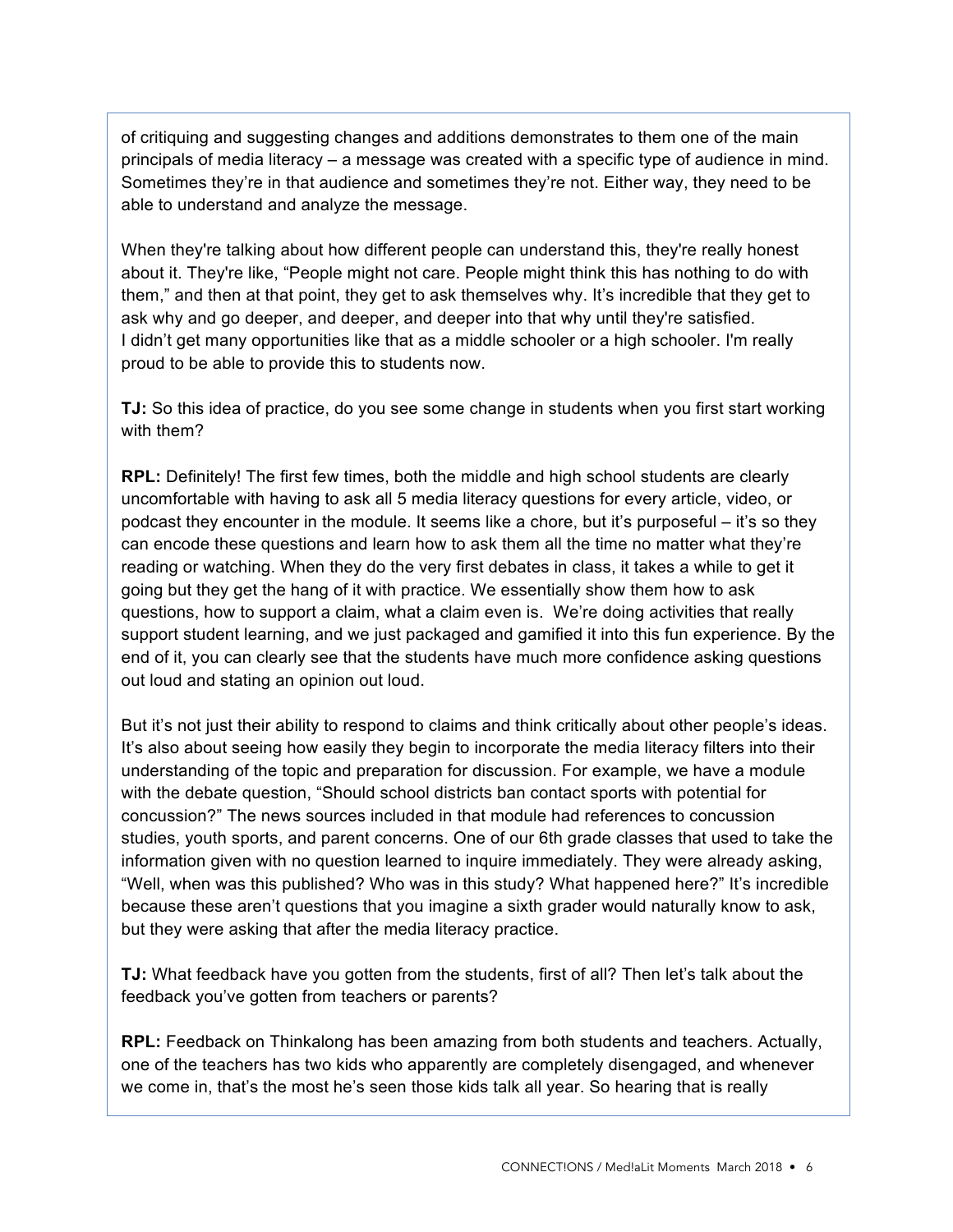gratifying. You know that you're doing something impactful for a student.

We built the program with constant input from teachers, so we knew that we were on the right track for them, but student voices actually had a very strong impact on how Thinkalong works. The students were very candid about what they liked and what needed improvement. So, with the students in mind, we chose shorter stories to curate so that they could get a basic idea and do a deeper dive in manageable pieces. We created graphic organizers based on what they told us they needed in class. We made a meaningful educational experience that students genuinely enjoy and all we had to do was listen.

# **Interview with Mary Ann Sund, Ph.D. VP and Founding Partner of Lersun Development**

*Mary Ann Sund, Ph.D., has over 30 years of experience in public education including teaching, curriculum development, administration at school and district levels, project management, and technology development*. *Presently, she is Vice President and one of the principal founders of Lersun Development Company*:

"At Lersun Development, we believe that schools MUST teach students the knowledge and skills necessary to be digitally literate and safe, to recognize and handle bullying and cyber bullying, and to develop safe and appropriate personal behaviors when using social networking and online resources."

**TJ:** So much instruction is dependent on technology. What does it mean for student learning and success?

**MAS:** If the teacher is giving a student an assignment and that assignment requires research on the net, I think the teacher, and the school, has an obligation to have taught the students some basic process principles**,** basic concepts and safety techniques about using that resource. That teaching doesn't always take place because it's the content that teachers are always focused on, and yet the process principles are even more important than they were when textbooks were the foundation. Now, students are on their own, and if they don't have the skills of analysis and evaluation and judgment of information, they're in a much more precarious place than they were when just reading from the textbook. But there are not simple, clear answers about what to do in the classroom -- there are differences with kids of different ages and there are differences throughout the country.

**TJ:** It seems like teachers are reexamining their whole relationship with technology, with how technology relates to teaching. We have newer technologies available, such as social media - students are using them, teachers are using them. Now that people have a little more experience with the technology, we're in a better position to step back and say, "Okay, how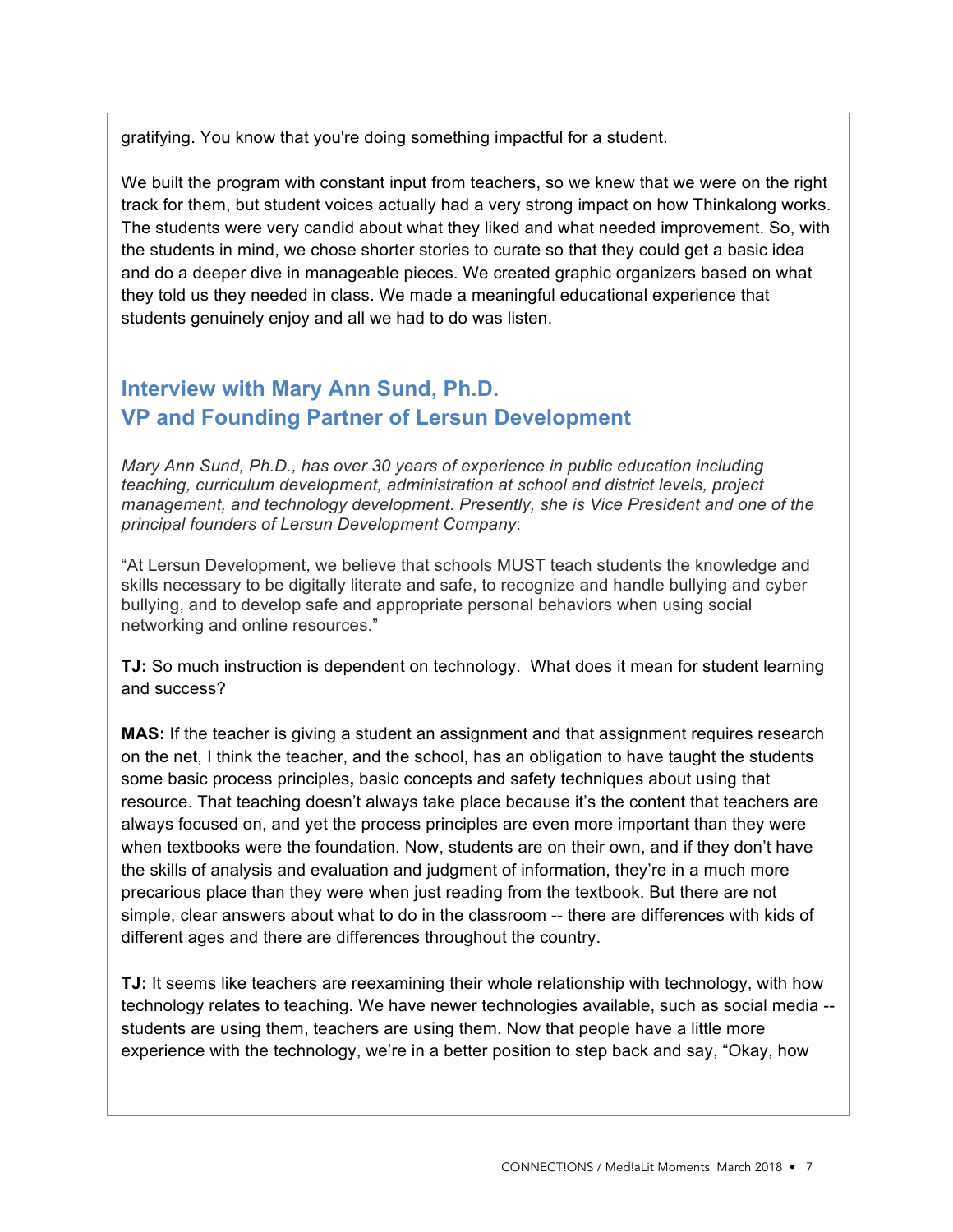does this technology affect our everyday life in schools?"

**MAS:** Right. There used to be, way back when, classes in technology and technology use. Now, students and teachers still need to learn how to use the technology, but it's becoming a much more integral part of the instruction, which means that the guiding principles about using technology might get lost because these principles become integrated into instruction. We still need to teach students basic principles about using any technology, and I hope that it's not being lost because it's becoming more integrated.

Technology still needs to be taught, but it's not teaching what button to push. It's the literacy that needs to be taught -- about what you're reading and seeing and the ability to evaluate it in terms of where it comes from, why was it produced, and what is it telling me. That is so much more critical than it was ten or fifteen years ago.

**TJ:** Please tell us a little bit about your experience in schools today.

**MAS:** About ten years ago, some of my colleagues and I had concerns about what students were learning about internet safety in the classrooms, and what we found was that the information students had was dependent on the interests and the skills of the teacher. So we said, "How can we be sure that every student in every grade and every classroom in the schools has some fundamental basic safety information about using the internet?" As part of that, we did focus groups with teachers and with students.

I was in a fourth grade classroom and I was asking the students about what they knew -- they were signing off a school agreement every year that they would abide by certain rules regarding internet safety. I asked the students about personal information. To a person, the students knew they were not allowed to share personal information online -- that doing so was a bad idea. Then as I drilled down, I realized very quickly that the students had no idea what personal information was and they had no idea of what a stranger was online. They didn't know their home address was personal information; they didn't know their telephone number was personal information… And they thought that if they had chatted with somebody online two or three times, that person was no longer a stranger. So one of the things, when we were determining the content of our instructional program, was to ask: do the students have a basic level of understanding about what we are asking of them? Do they know what personal information is? Do they know the fundamentals?

We created an instructional program from kindergarten through  $12<sup>th</sup>$  grade that's very fundamental. It's interactive, it's online, and the schools that are using it can be sure that their students have some basic information about internet safety and digital citizenship, and can begin to evaluate information and reflect on their decisions. It's a start and it's a place where we can be sure that every single student in every single classroom, regardless of the skills of the teacher, knows fundamental online safety information and can appropriately evaluate information as they move up the grade levels.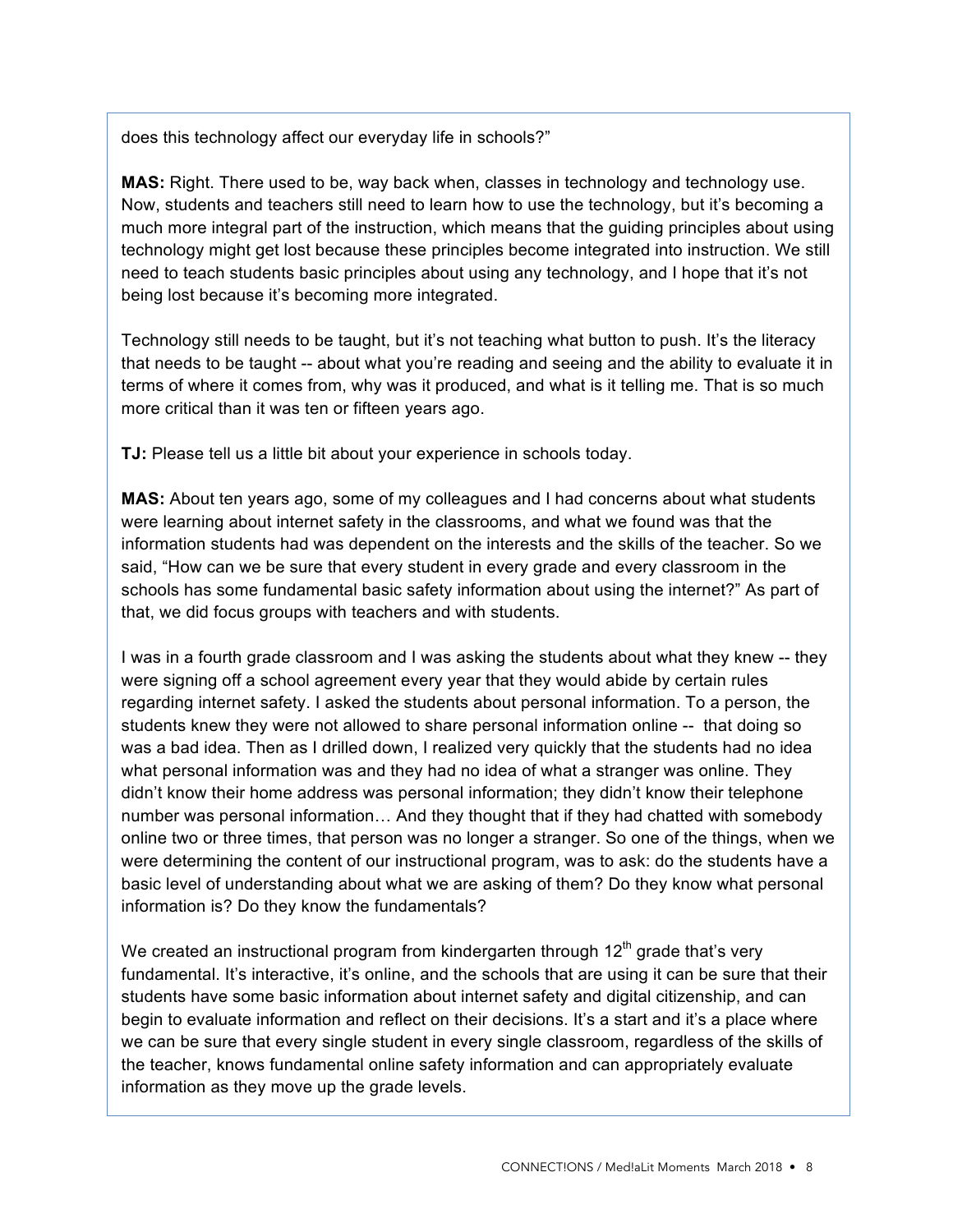The program progresses to meet student needs in particular grade levels. With kindergartners, for example, there's not a lot of reading; there's voice-over and animation. But the sign offs for kindergartners are happy faces and sad faces, so they don't even have to be able to read to sign off. They take their sign-off very seriously.

One of the things that we incorporated into the middle school program is the ability for the students to create an online journal so that they can reflect and think about some of the issues, and to make some notes for themselves. Within the program, they can click to a personal journal and keep notes about their thoughts and then they can either e-mail it to themselves or print it. But the whole idea of personalizing and reflecting was something we wanted to encourage. The middle school program in particular has the personal reflection option because that's really the age level where we see the big shift in activity and experiences from elementary to middle school level students.

The feedback from teachers about the program has been very positive. They like the simplicity, they like the direct approach, and they like knowing that kids have the fundamentals. As some of them said, "We would stand up and read this agreement to the kids and know that they didn't understand it all, but we didn't have the resources to teach it all either." The very conscientious teachers are happy to know that the grade level instruction is a part of the AUP sign-off.

It was gratifying when a school district said, "We sent a letter home to parents that said, 'Watch these instructional lessons with your children and talk about them.'" We didn't change the program at all; the parents just went through the lessons with their children, and it opened conversations that may not have happened had they not had an online program to prompt discussion.

**TJ:** Does this program require an installed user base within the school?

**MAS:** Each student has an individual login. The program is in the cloud. We are able to give school districts reports about which students have completed the program, when**,** date and time of day that they completed the program, and whether or not they've done the program at home. It's a simple login system and a simple reporting system for the technical staff support, and it's very inexpensive; it's only \$0.50 a student per year for the program delivery, and that's kindergarten through  $12<sup>th</sup>$  grade.

The parents expect school to be a safe place and if the school districts are part of the federal E-Rate system, they require a safety filter as well as having the student acceptable use agreement for technology. But such agreements can't be effective without instruction tied to the agreement, so that students know what they are signing. If you have a first grade, second grade, third grade, fourth grade student signing off an agreement when you have not had meaningful instruction, then the agreement is really worthless. It doesn't have value.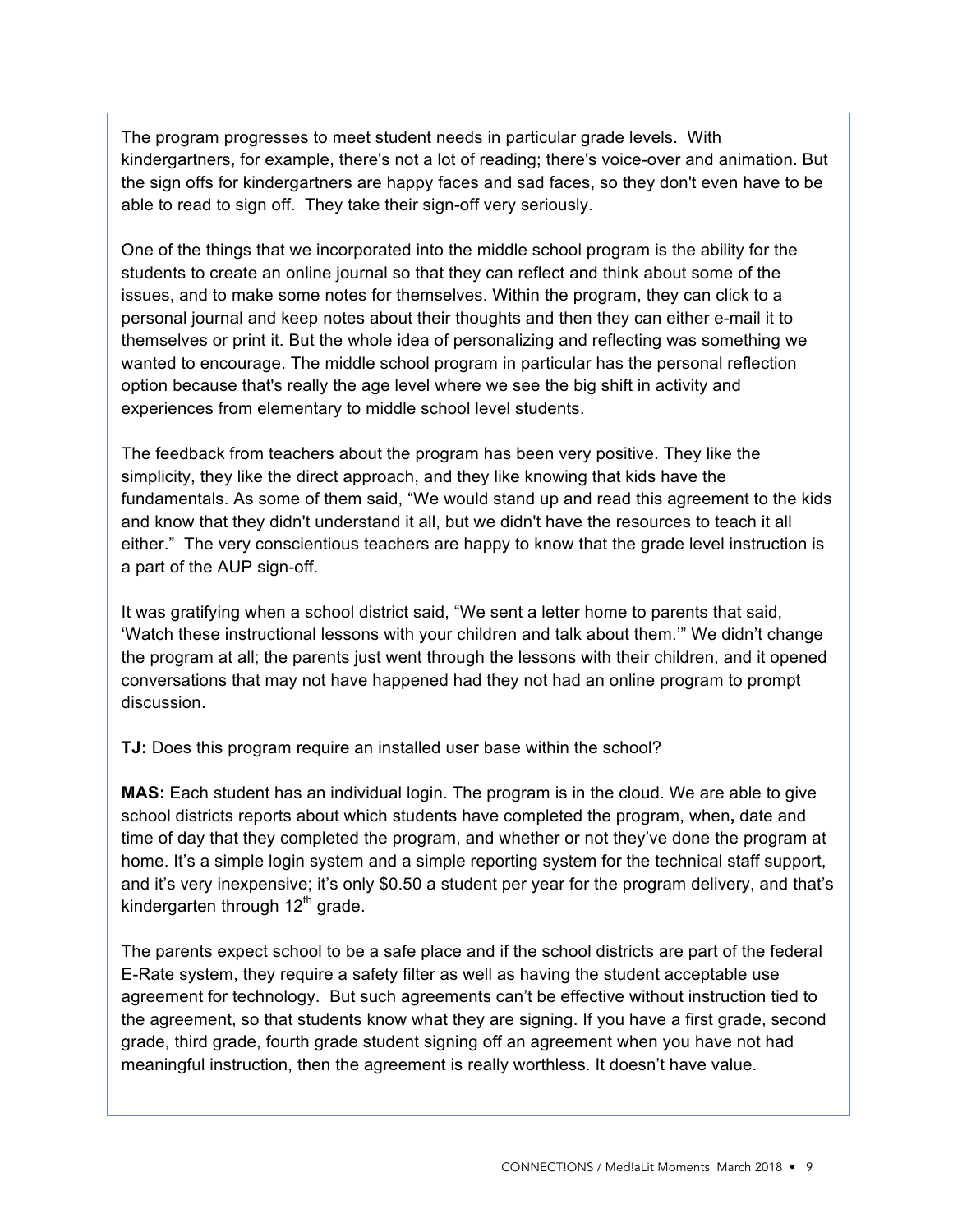**TJ:** Do parents have to sign off on the acceptable use agreement as well?

**MAS:** Not in many, many districts. Very often, districts will send the agreement to parents for their information, but it's the student that actually signs off. The federal government has said that school districts who participate in E-Rate do have to provide instruction, but they don't say what that instruction has to be. It's up to the school districts to have responsible, meaningful, interactive instruction with every student, and our program is one way to do that. There are others certainly, but ours is a high quality instructional program that is not expensive and includes digital reporting. We help students understand how to deal with one of the first contracts that they ever have in their lives.

By signing off on a technology use agreement – with accompanying instruction – students are saying, "I'm taking responsibility for this, and by signing off, I understand what kind of work is demanded of me."

In some school districts, they've really moved beyond the basics… they've moved beyond the signing of an agreement and they have teachers who are trained to incorporate technology into instruction in meaningful ways. There are some school districts that have innovative teams of teachers and technology professionals who are creating new ways to have meaningful instruction in content areas where the technology enhances the instruction. Then you have all the way at the other end where you have school districts who want to check the box to say that they have students signing off on the acceptable use agreement, but instruction is spotty. The resources in many districts continue to be spent and focused on test scores and simple content regurgitation as opposed to process skills and individualized instruction and incorporation of technology. I think that's a worry because those are the districts where the children need instruction on process skills the most – skills intended to create a base for analysis and evaluation and personal responsibility. Those kinds of process skills, I'm afraid, get lost when test scores are the total focus.

**TJ:** What do you see in terms of the community aspects of helping kids understand the environment of technology and how that context affects them?

**MAS:** Innovative school districts open the system. They share. They use technology to share information, to share questions, to create an environment where parents and students and teachers are involved with grappling with some of the questions. They create user groups and work groups that include parents and teachers. The technology allows that to happen in such a convenient way, but to do that effectively, school districts have to recognize the support that they have to give an open system.

One of the ways school districts are trying to do this is by tying their technology staffing and budgeting to functions of the technology. There is a function to involve the community, and so there is a budget in the staffing to do that. There is a function that technology will bring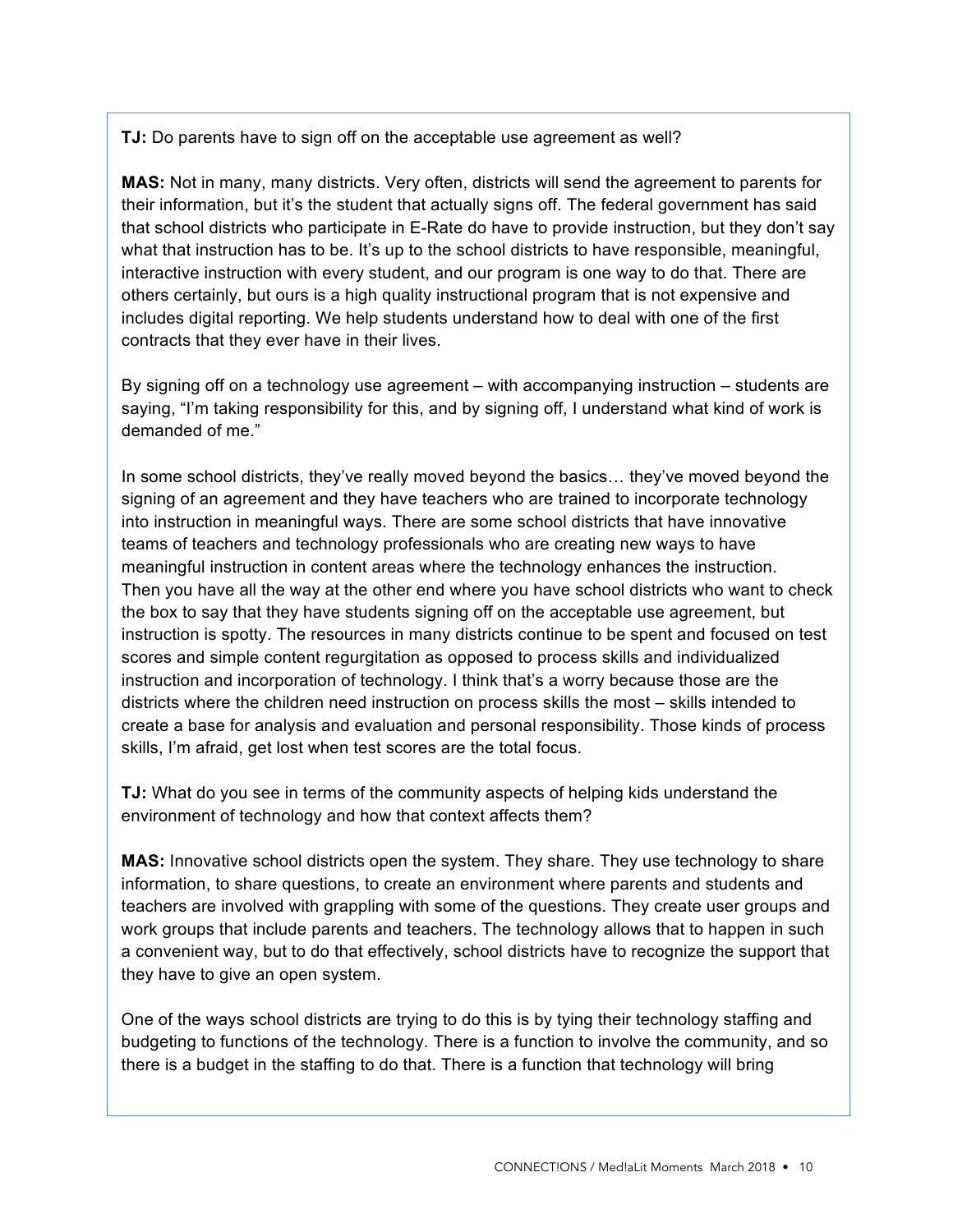teachers together who are working on the same issues, but you need a support system – it's not going to happen without a technology support person.

One district has a technology innovation person tied to a very cutting edge team of teachers who come up with ideas, and the expertise of the technology person helps make these ideas happen. If districts see part of their function as creating a technical community within all of the people who are vested in that system, some very creative things can happen, but it will not happen without an allocation of resources. Those are hard decisions for districts to make, but they are critical if you want to have that kind of open system and shared system and kind of cutting edge system; it's the allocation of the resources. The resources are not just money; they are expertise**,** time and focus.

**TJ:** Who do you typically deal with in school districts?

**MAS:** Typically, I deal with two groups. One is the curriculum content group and the other is the technology group. Rarely do I deal with the library group except through the technology people. But I have to say that if I were to point to one of the critical groups of people, it would be the library group. It's just unfortunate that they have been cut back for so many years. In many elementary schools, I see library clerks. These are not trained librarians. They do the very best job they can for their students, there is no question, but a library person, I think, is essential on a technology team. The librarian who is cutting edge can offer a school district incredible insights into effective ways of teaching students all of the application skills and all of the process skills. From my point of view, those people are so rare in school districts anymore that they are almost not part of the conversation.

In today's environment, safety is a huge issue. Parents expect their children to be safe not just physically, but they expect a certain amount of precaution about what their students are exposed to online. If administrators think about a continuum as a high level of controls on one end and a set of student processing skills on the other -- if they can begin to move their thinking about school controls toward the processing skills attainment -- they can begin to look at their procedures and their instructional program differently.

Today, safety issues are imperative, but with the attainment of process skills, students will be safer on their own and apart from the school. The more the students have that process skill set, the less is needed on the control side.

Online learning is also changing parent choices. Online resources make home schooling much more effective. Parent demand may also change schools' and school districts' attitudes about what they offer and how they offer it to students, and begin to break down some of the barriers to access.

It's really about creating an adult person who has the ability to analyze his world and to make judgments about it that have more than a "what" -- they have a "why" and a "how" connection,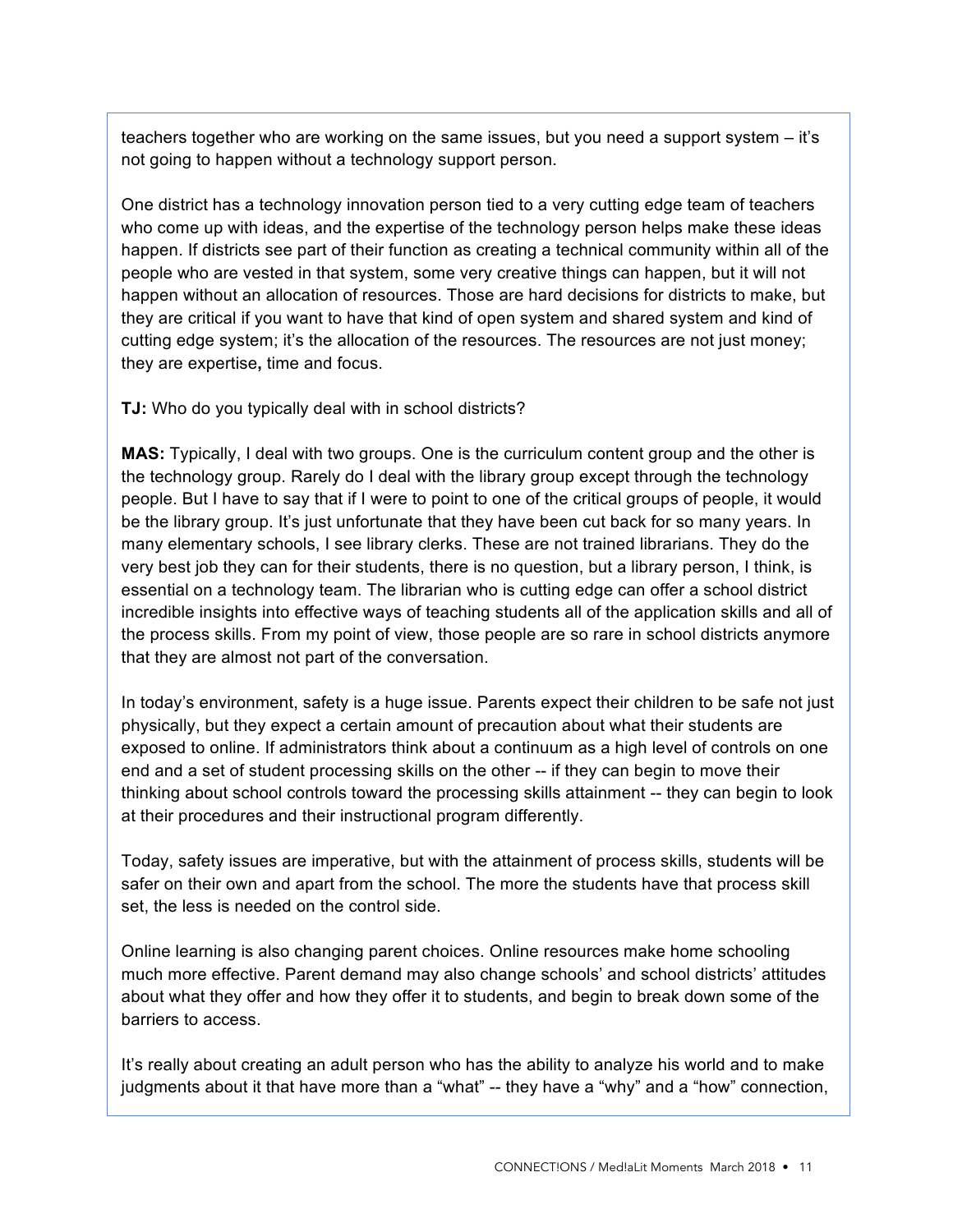and there are choices and decisions; there are personal responsibilities that come with those choices and decisions. I think that the whole goal of education is to have an adult who is able to make informed decisions and take personal responsibility for the decisions and to function independently in the world we live in. It's a huge responsibility but more important than ever, more important today than it was ten years ago or twenty years ago. To create an adult with that skill set is almost essential to being successful in the world.

**TJ:** There is a movement from schools just being a place where kids learn content. In the past, that was the primary mission of the school -- to impart the content and build that foundation of content knowledge for kids. Now, for lots of different reasons, school is more about formation. That formation is a combination of qualities -- it's the content knowledge, but it's also the process skills, it's the character formation, it's the resiliency, it's all of these qualities that make for that notion of the whole child. It seems like we are moving toward a deeper understanding of what that really means.

**MAS:** Now students who leave the K-12 school system need the ability to look at information, to look at data and to analyze it to make some judgments and know why they are making those judgments, to then make decisions and understand the consequences, to think ahead before they act will serve themselves well. They will serve their family well, and their country well. If they go into a world without that skill set, then they will become the victims of propaganda, of people and systems, and they will never be able to control their own destinies and their own lives. They will be buffeted about by systems they don't understand. I think the schools have an obligation to give students a skill set that allows them some control over their lives and understanding of where they are and what they are doing.

About two or three years into putting our program into school discticts, I got a call from a dean of students at a high school who said, "I can't tell you how much I appreciate having the information from this program." I said, "What are you talking about?" He said, "Well we had a major -" He did not tell the actual details but, "We had a major disciplinary issue with students using our technology, and they claimed they didn't understand what the rules were." And he said, "I was able to pull up the instructional program that the student went through and the exact day and minute that they went through it," and he said, "The parents' attorneys left. We had a sound case because we could concretely show that this student went through this program."

Education is a very challenging job. We have to help parents understand, to teach parents, if they don't already know - I think many parents already understand this - of what the goals are. The goals may not be so concrete anymore; they are more difficult to grapple with. We have an obligation, and it's really incumbent upon us to give individuals those skills that allow them to benefit from their adult lives and to enjoy it and be successful, however they want to define success. But with skills and the means to learn on a lifelong basis, they can choose and they understand why they are making choices, and what the choices are.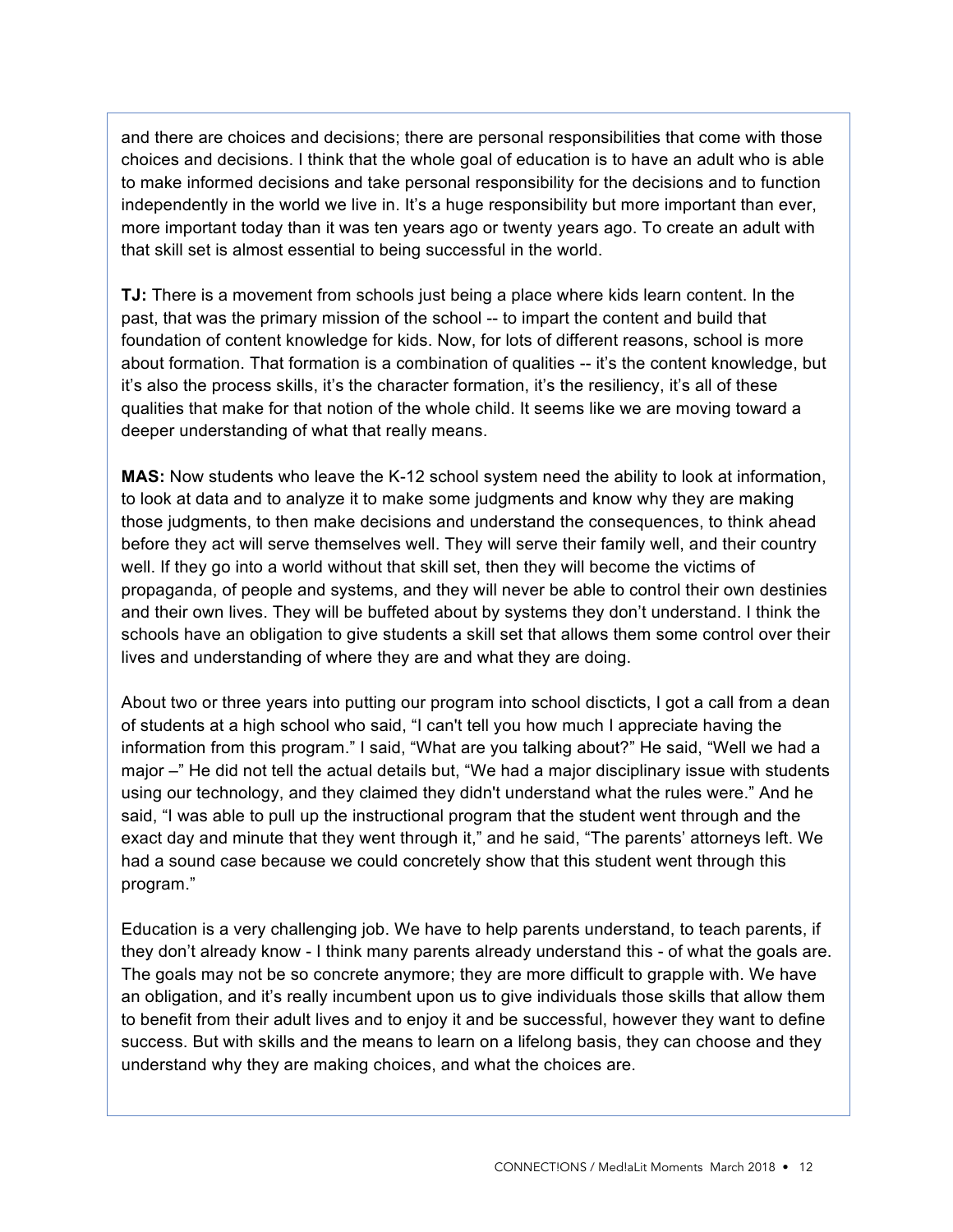## **CML's Tessa Jolls on Panel at UC Hastings College of the Law**

Cybersecurity, Fake News & Policy: Dis- and Mis-Information was the 2018 topic of a day-long Symposium on February 23 in San Francisco, sponsored annually through the Hastings Law Journal. The opening panel addressed Free Speech vs. Fake News, with comments by Andrew Bridges, a Partner at Fenwick & West, CML's Director, Tessa Jolls, and Jill Bronfman, the panel moderator and program director of the Privacy and Technology Project at the Institution for Innovation Law and Adjunct Professor of Law and Data Privacy at UC Hastings.

## **Update on Media Literacy Legislation**

Two bills are working their way through the California legislature this spring. Senator Jackson introduced SB 947 calling for Media Literacy and Digital Citizenship, and Senator Dodd introduced SB 830 calling for a media literacy curriculum in social studies. CML is supporting these efforts. Please get involved by writing your representative to ask him/her to support media literacy education in K-12 education. Several states have passed media literacy bills (WA, RI, CT, UT) and legislation is pending in Massachusetts, Virginia, New York, New Jersey and Hawaii. It's time to make media literacy a priority in our schools.

## **About Us…**

The Consortium for Media Literacy addresses the role of global media through the advocacy, research and design of media literacy education for youth, educators and parents.

The Consortium focuses on K-12 grade youth and their parents and communities. The research efforts include nutrition and health education, body image/sexuality, safety and responsibility in media by consumers and creators of products. The Consortium is building a body of research, interventions and communication that demonstrate scientifically that media literacy is an effective intervention strategy in addressing critical issues for youth.

**http://www.consortiumformedialiteracy.org**

# **CONSORTIUM** for **MEDIA LITERACY**

**Uniting for Development**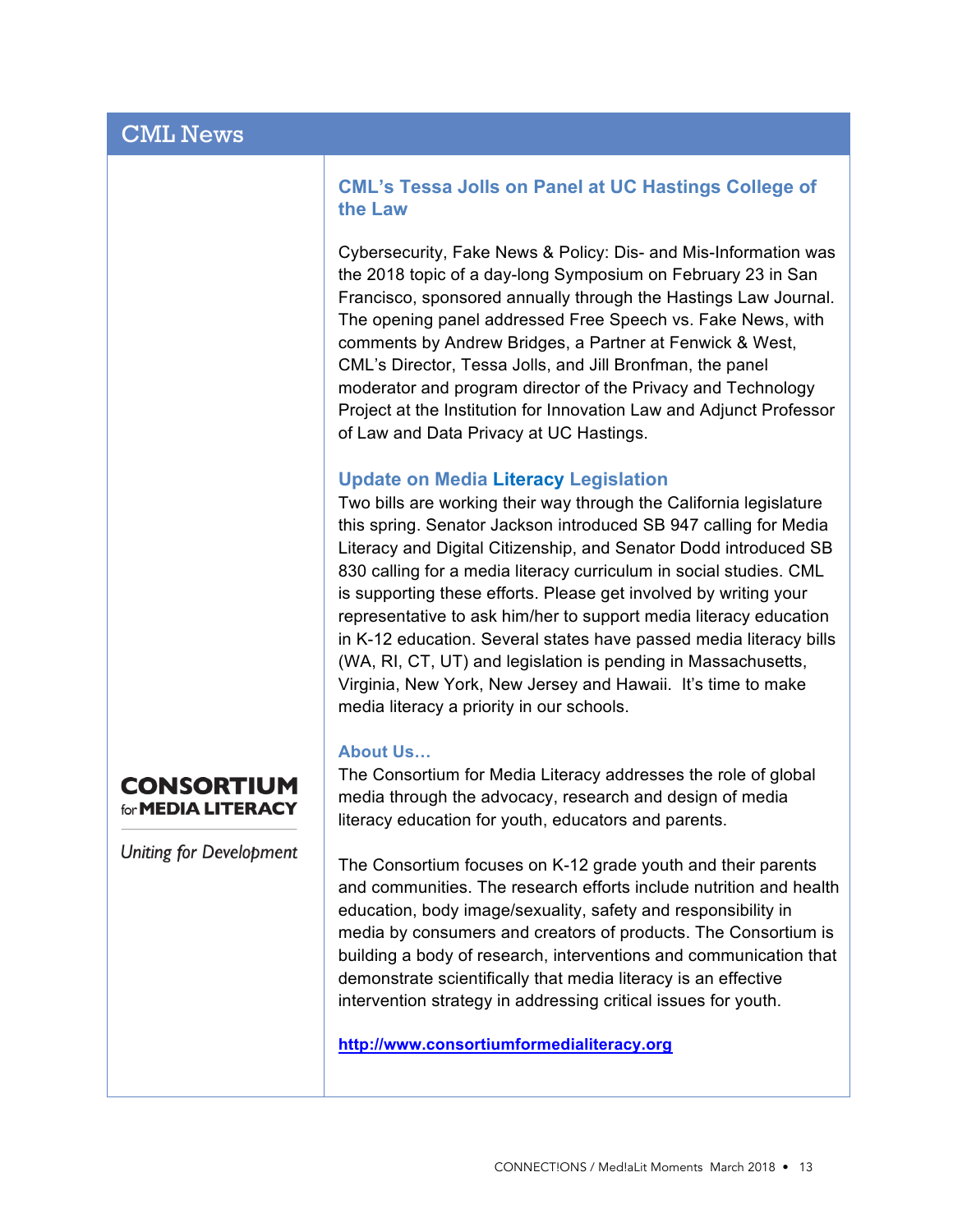# Resources for Media Literacy

## **Resources for this issue: Redefining School Communities**

Prevention Science: A Framework for Positive Digital Citizenship. https://www.imperosoftware.com/us/resources/white-papers/a-framework-for-positive-digitalcitizenship/

Education Resources Recommended and Developed by Embrace Civility. Excellent information on creating a positive school climate and parent support http://www.embracecivility.org

Connecticut Public Thinkalong (thinkalong.org) is a web-based platform for classroom teaching of media literacy, critical thinking, and debate skills to middle and high school students in an active learning environment.

Lersun Company: AUP *online*, Acceptable Use Policy instructional program for K-12 students provided by Lersun Development, gives school districts efficient and cost effective instruction as well as automatic electronic time/dated documentation of individual student participation. www.lersun.com

Family Online Safety Institute: https://www.fosi.org